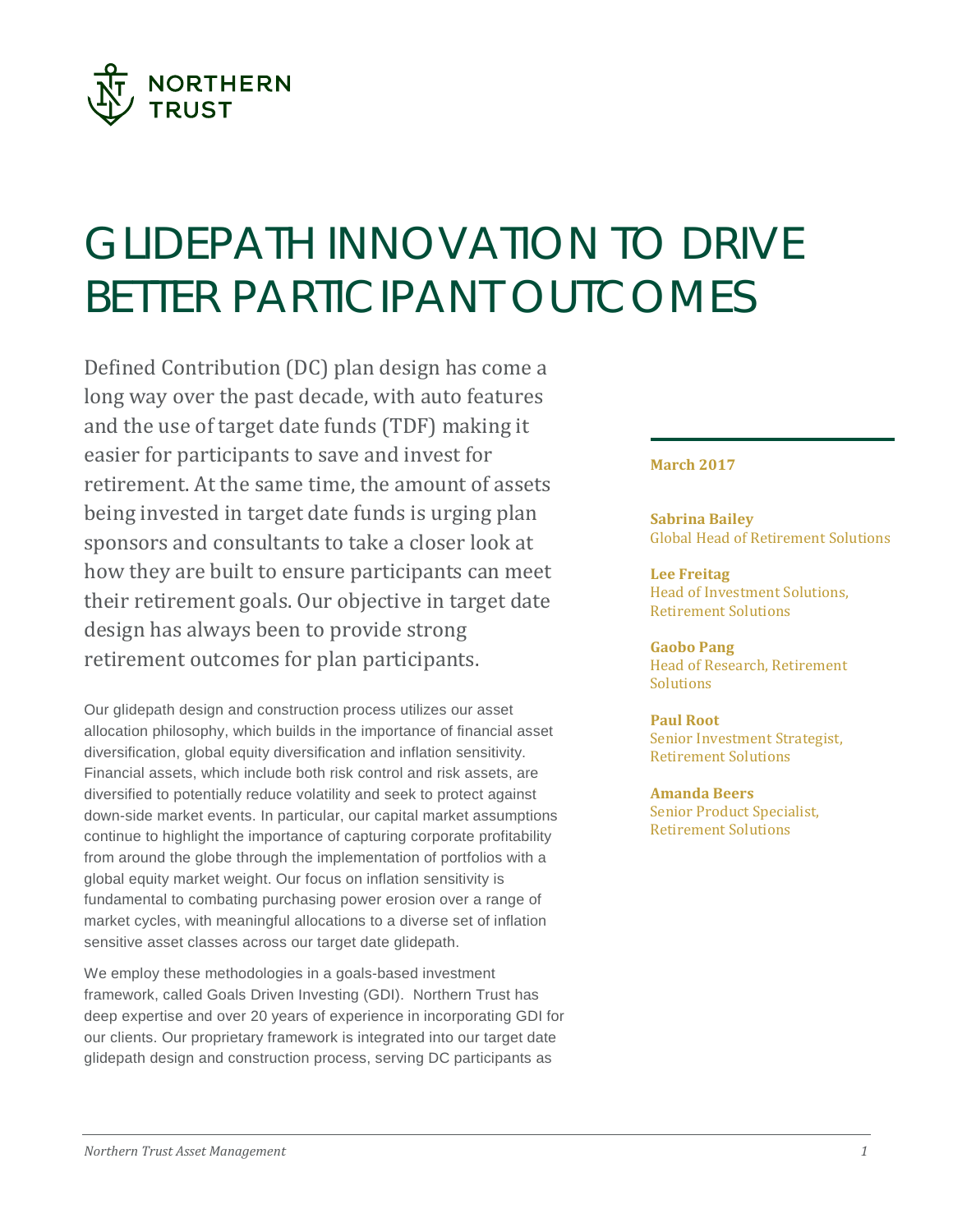they seek to address their goal of a successful retirement by targeting their retirement liability.

Building upon the components above, we incorporate the impact of human capital on asset allocation and integrate behavioral considerations into our glidepath construction. Additionally, our proprietary income replacement framework helps plan sponsors understand specific, expected liabilities participants need to fund in retirement, and how that translates to target date investing success.

# **CAPITAL MARKET ASSUMPTIONS**

The asset allocation process starts with the formulation of our capital market assumptions (CMA), which are developed to provide forwardlooking, but historically aware, forecasts for global economic activity and financial market returns. These forecasts drive our five-year asset class return expectations. Each year, the CMA group within the Investment Policy Committee (IPC) thoroughly evaluates political, economic and financial market conditions to refresh our five-year capital market assumptions.

From a quantitative lens, these evaluations help us arrive at base case market expectations while serving as a guide to the opportunities and risks our investment team manages. Additionally, we consider a qualitative lens where each year key themes emerge that we believe will affect the economic and financial market landscape. The forecasts of asset classes and understanding of market themes and trends are key elements that directly impact our glidepath design.

# **STRATEGIC ASSET ALLOCATION**

Our strategic asset allocation process is used firm-wide, but distilled for use in specific business segments with unique needs, such as the DC space, where participant demographics and plan sponsor needs are considered in the creation of our target date glidepath. The goal of our strategic asset allocation process is to identify the optimal mix of risk control assets (those used for income and volatility protection) and risk assets (those used for growth) in portfolio construction, in this case a target date framework. The optimization is a critical step in verifying that a portfolio – especially one as dynamic as a target date glidepath – is addressing the right risk at the right time.

The first step in the portfolio optimization process is to categorize strategic asset classes into risk-control assets (term factor) and risk assets (market factor) based on their sensitivity (beta) to these risk factors. Risk-control assets include cash, investment grade bonds and inflation-protected bonds. Risk assets include high-yield bonds,

**We incorporate the impact of human capital on asset allocation and integrate behavioral considerations into our construction.**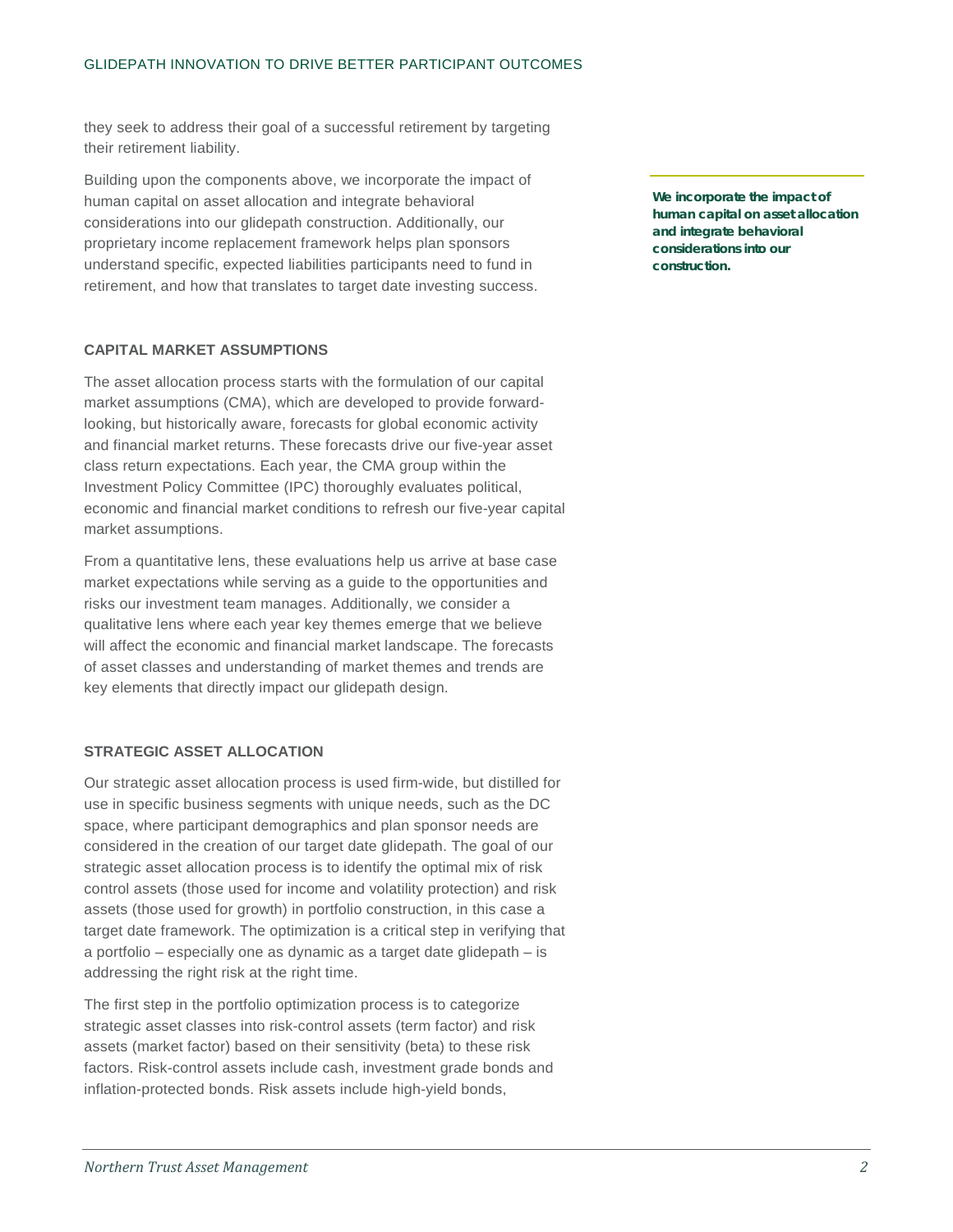developed global equity, emerging markets equity, natural resources (commodities) and global real estate. Since term and market factors are uncorrelated and offer different return and risk profiles (low return and risk vs. high return and risk, respectively), we maintain robust diversification across risk environments by relying on risk asset vs. risk control asset sub-portfolios to construct total portfolios.

The second step in the process is to identify the ideal combination of each of the risk-control assets and risk assets sub-portfolios. The optimal combination of risk-control assets is the mix of asset classes that offers the maximum Sharpe ratio (highest return-to-risk) in excess of the risk-free expected return. The optimal combination of risk assets is the mix that offers the maximum Sharpe ratio in excess of the expected return and risk of the risk-control asset sub-portfolio. The market-weighted portfolio of risky assets provides a theoretically sound benchmark to guide asset class constraints. This anchors portfolios to the market (equilibrium) portfolio as the opportunity cost benchmark, while expressing CMA views in the strategic portfolio weights.

Finally, we optimize risk-control assets with risk assets to create a robust efficient frontier of risk-based portfolios comprising different combinations of the two optimally constructed risk factor sub-portfolios.

This strategic asset allocation process provides the foundation for general portfolio construction upon which we apply our GDI framework. In the case of target date funds it is also crucial to fund lifetime goals, i.e., the retirement liability, to produce strong retirement outcomes for participants. Therefore, our process further considers the importance of incorporating the I-CAPM, or intertemporal capital asset pricing model.

Leading financial economists<sup>[1](#page-2-0)</sup> have proposed that an I-CAPM should be the benchmark for multi-period asset allocation, which a target date fund explicitly represents. The I-CAPM redefines the safe asset (which is risk-free in theory) as the one that most safely funds the investor's multi-period liability. The optimal portfolio is a combination of the multiperiod safe asset (risk control asset as our proxy) and the marketweighted portfolio of risky assets (risk assets as our proxy), where the relative weighting depends on the investor's risk aversion. Since the I-CAPM incorporates liabilities (goals) and time, it provides a solid theoretical basis for goals-based investing, which is designed to optimally fund lifetime goals. In the case of our target date fund, we address the retirement liability as the lifetime goal for the multitudes of DC plan participants we serve.

**The strategic asset allocation process provides the foundation for general portfolio construction upon which we apply our GDI framework.** 

<span id="page-2-0"></span><sup>&</sup>lt;sup>1</sup> See for example Cochrane, "A Mean Variance Benchmark for Intertemporal Portfolio Theory," Journal of Finance (2014).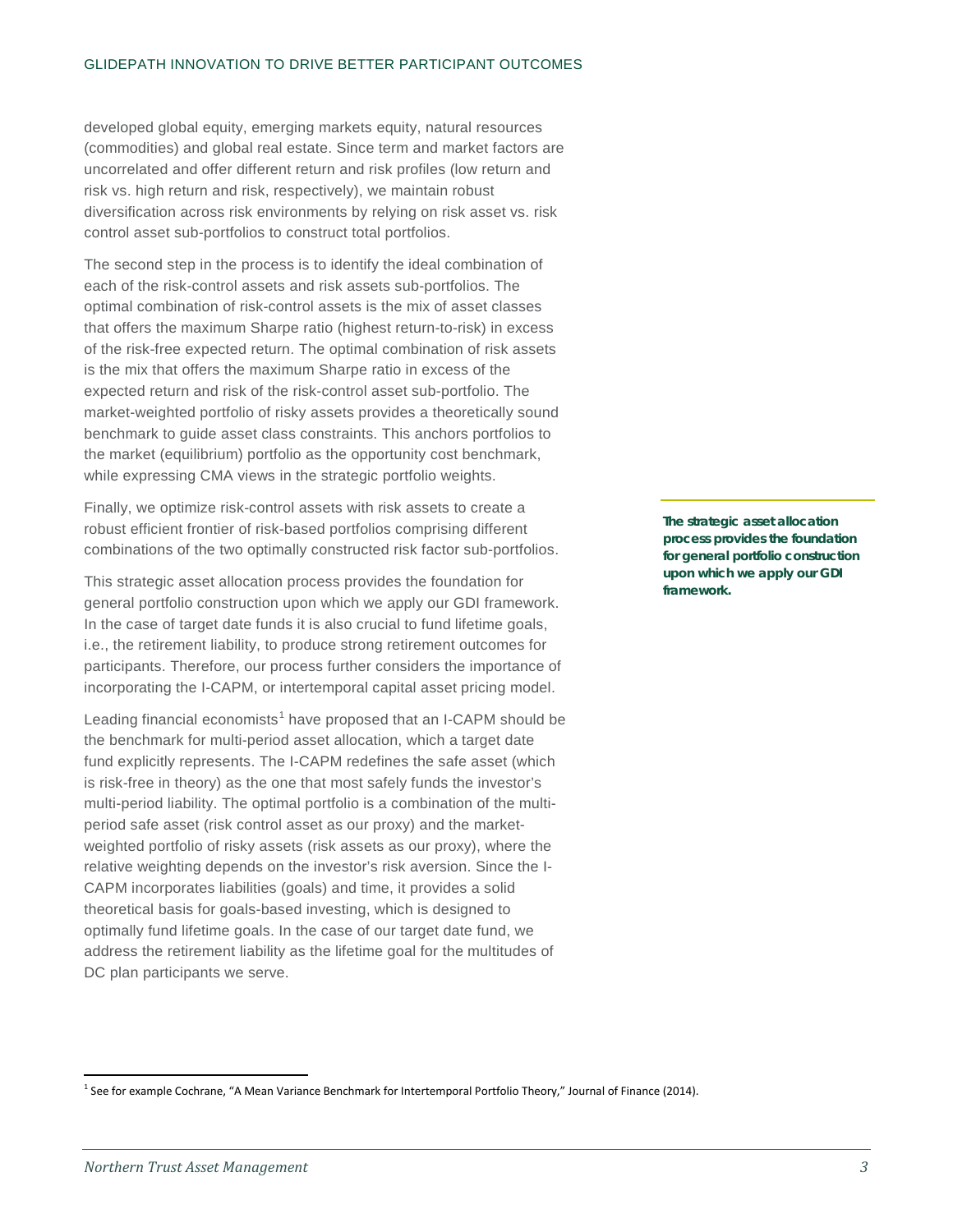## **INCORPORATING HUMAN CAPITAL IN PORTFOLIO CONSTRUCTION**

A key tenet of our framework is the importance of incorporating human capital in target date portfolio glidepath construction. Human capital is the value of an investor's future earnings potential. It can be considered a non-financial safe asset in terms of portfolio construction and should be taken into account when considering a full view of participants' assets. Human capital is central to the rationale for a dynamic glidepath, or an asset allocation that changes through time. Within the context of the DC market, we need not only consider the value of all future earnings, but also how much of those earnings will be contributed to savings to support future retirement liabilities. As such, we use a robust set of market studies and observations of our client base to determine assumptions for salary, growth of salary, and contribution rates. These assumptions serve as the basis for the human capital assumptions we include in our glidepath construction process.

How does human capital work? Exhibit 1 provides a visual illustration of this concept. At the beginning of a participant's career, human capital often has its greatest flexibility and time advantage, and therefore provides participants with the greatest exposure to non-financial safe assets. As an investor ages and has less future earnings in front of them, their amount of human capital depletes. Upon retirement, human capital is almost completely depleted, with a small amount remaining should the participant choose to re-enter the workforce. Human capital, in combination with the financial portfolio, is a key driver in considering how to fund the liability or goal of retirement.

**Human capital is central to the rationale for a dynamic glidepath, or an asset allocation that changes through time.** 

# **Exhibit 1 – Human Capital**



## **INCORPORATING INVESTOR BEHAVIOR IN PORTFOLIO CONSTRUCTION**

Retirement preparation is a long journey. The ultimate success hinges on rational, disciplined efforts. Investors, however, often exhibit biases in reality and deviate from the optimality. We explicitly factor human limitations into our GDI portfolio construction process to addresses these biases and drive better retirement outcomes.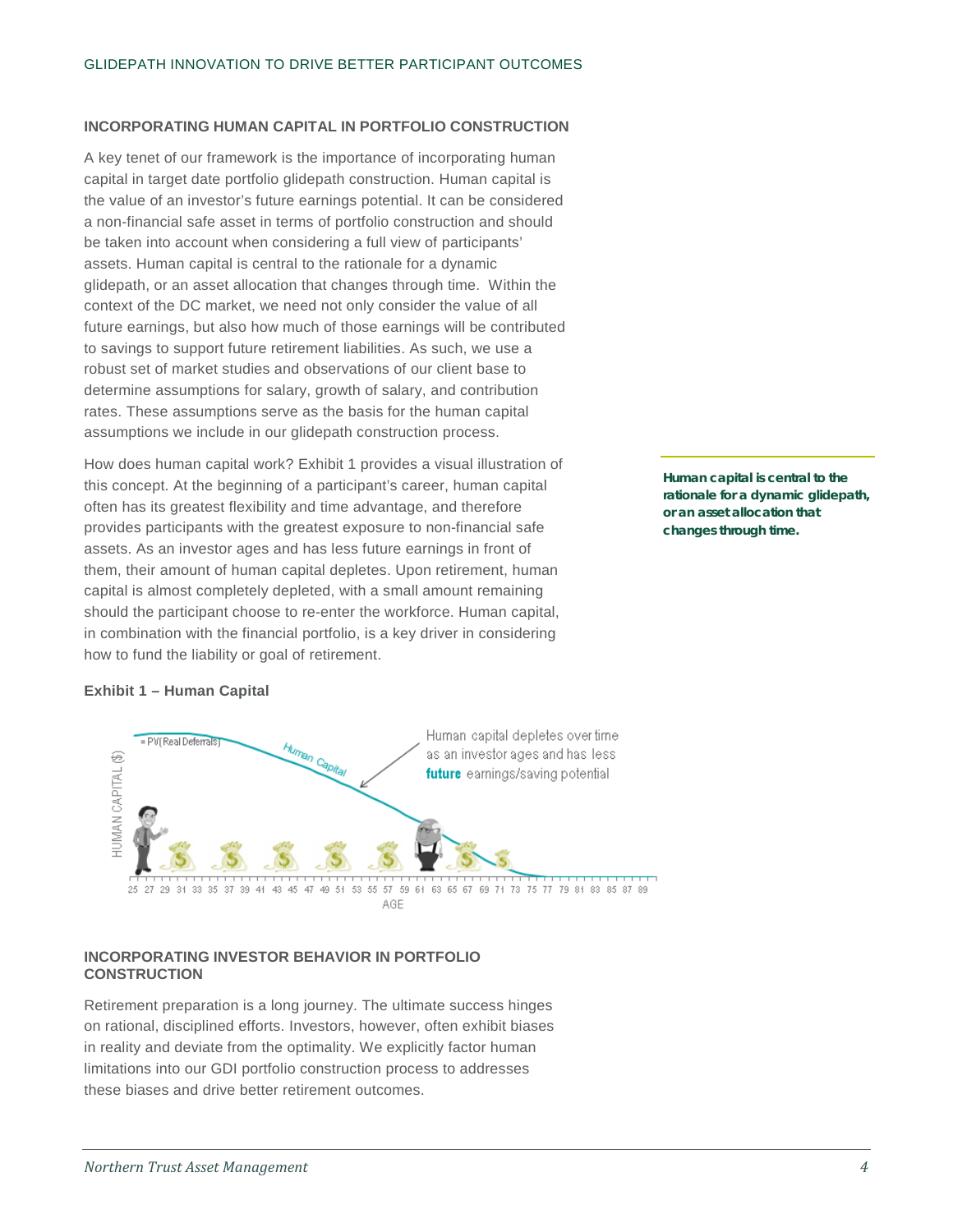Building confidence and establishing a strong savings commitment from participants is a significant, and often overlooked, hurdle in a participant's retirement savings journey. Our analysis reveals an empirical pattern of participants dropping out of DC plans in reverse correlation with their account values. This plan "leakage" has a negative impact on retirement outcomes, most notably for younger participants with longer investing time horizons.

Given this evidence, it is critical to understand workers' propensity to stay in a retirement plan. The fitted curvature in Exhibit 2 shows remarkable sensitivity of participant action. At the initial stage of asset accumulation a small gain may strongly encourage participants to stay committed to their retirement savings journey, while conversely a small loss may disproportionately touch a nerve and trigger abandonment.

**Building confidence and establishing a strong savings commitment from participants is a significant, and often overlooked, hurdle in a participant's retirement saving journey.**



## **Exhibit 2: Propensity to Stay in a Retirement Plan**

Source: The scattered plot is based on the data from academic and industry reports. A logarithmic regression is used to fit the curve. See Sabrina Bailey and Gaobo Pang, 2016, "The \$10,000 Hurdle," for details.

The peril of having as low as \$1,000, for instance, is that it is likely perceived as "play money," with a 60-84% cash-out rate<sup>[2](#page-4-0),[3,](#page-4-1)[4](#page-4-2)</sup>. Such leakage risk is reduced when participants have gathered \$5,000 in retirement savings, but still remains elevated. The leap to \$10,000 in retirement savings is a meaningful milestone for participants, slashing the drop-out rate by half.

<span id="page-4-1"></span><sup>3</sup> Poterba, James M., Steven F. Venti, and David A. Wise. 2001. "Preretirement Cashouts and Foregone Retirement Saving Implications for 401(k) Asset<br>Accumulation." in David A. Wise (editor) Themes in the Economics of Agin

<span id="page-4-2"></span> $4$  Willis Towers Watson. September 4, 2007. "Cashing Out: A Threat to Retirement Security?"

<span id="page-4-0"></span> $2$  Aon Hewitt. 2015. "Change the TDF Debate from 'To vs. Through' to 'Stay vs. Leave.""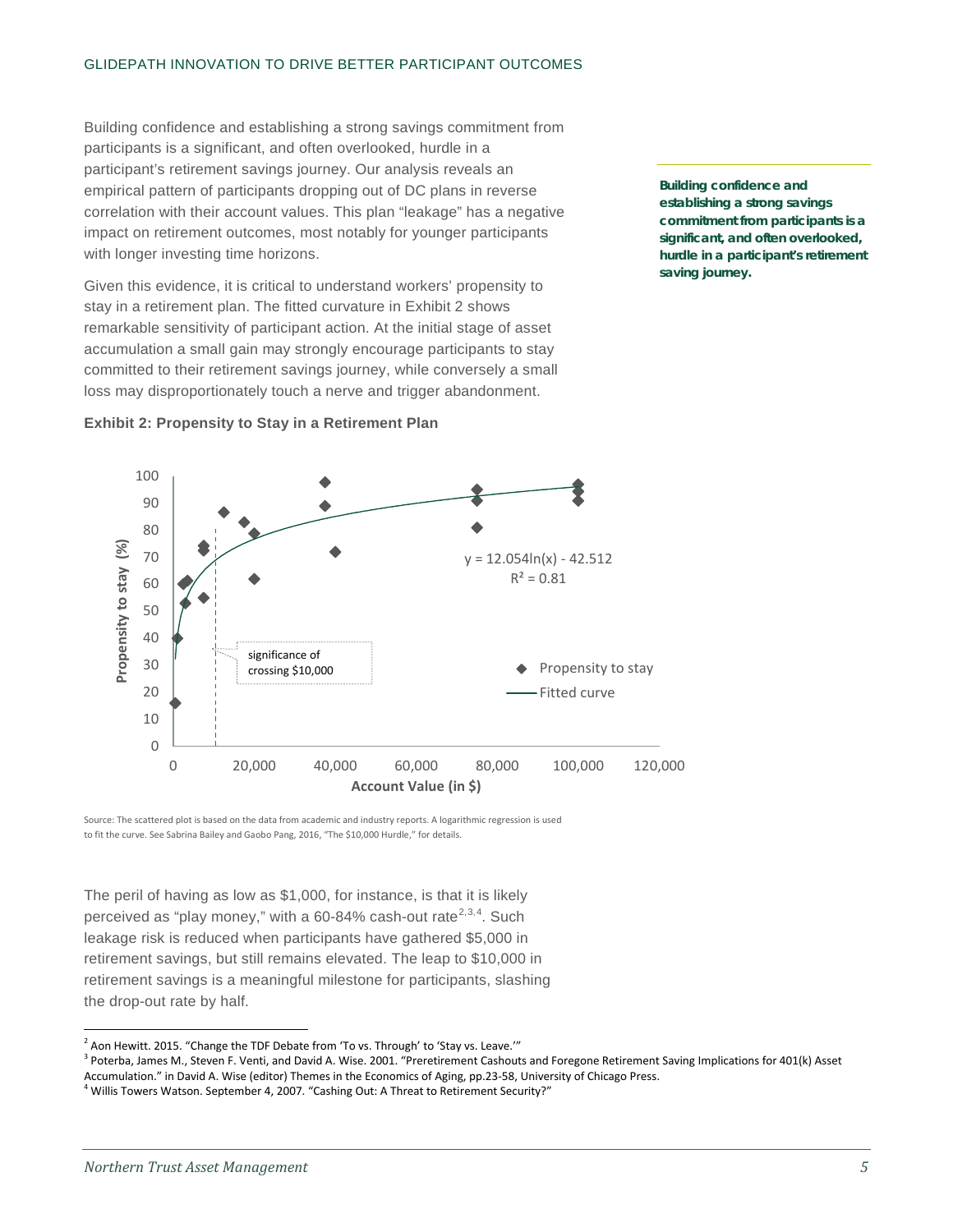## GLIDEPATH INNOVATION TO DRIVE BETTER PARTICIPANT OUTCOMES

The significance of crossing the \$10,000 hurdle is that it mentally triggers a stronger sense of accomplishment and thus incentivizes commitment to the retirement savings journey. Additionally, it forms a more solid economic basis to garner the tax deferral benefit. This selfreinforcing virtuous cycle will likely lead to better participant outcomes. For example, based on our research, the likelihood of remaining committed to retirement savings increases to 97% when a participant crosses \$100,000.

## **1 + 2 + 3: FINANCIAL ASSETS + HUMAN CAPITAL + INVESTOR BEHAVIOR**

Along the glidepath, the value of human capital and value of the retirement liability drive the financial asset allocation of the participant's retirement portfolio. Using our GDI process we determine the required level of total safe assets, using both risk preference and the retirement liability, at each point on the glidepath. We define total exposure to safe assets as the trade-off across the glidepath between human capital (non-financial asset) and risk-control assets (financial asset), each of which are "bond-like" in nature.

In the early part of the glidepath, all of a worker's assets can be considered "owned" in the form of future earnings potential, or human capital. With this framework, their invested savings or "financial" capital should typically be directed to a portfolio invested heavily in risk assets to provide the highest potential for portfolio growth. As a worker ages and their human capital exposure depletes, a shift from risk assets to risk-control assets is needed to meet the total safe asset requirement. It's this mechanism which drives the trade-off of the financial asset allocation between risk control assets and risk assets across the participant's investing lifecycle.

In other words, there is a steady reduction of assets owned in the form of risk assets, and this is how the "shape" of the financial assets glidepath is formed. Once there is no potential to re-enter the workforce and human capital is fully depleted, the asset allocation "lands" at a point where the risk preference is fully expressed through financial assets.

Simultaneously, we consider the impact of investor behavior. While the consideration of human capital could potentially lead to a glidepath that has the highest concentration of risk assets for the youngest participants, the empirical evidence we provided for participant behavior implies a rush to highly aggressive portfolios may be counterproductive. We have to ask ourselves if we are taking the right risk at the right time to lead to the highest likelihood of successful retirement outcomes for participants. It is vital we remember that a participants' retirement

**The significance of crossing the \$10,000 hurdle is that it mentally triggers a strong sense of accomplishment and thus incentivizes commitment to the retirement savings journey.**

**It is vital we remember that a participants' retirement outcome is not only based on the ability for their retirement portfolio to generate growth, but their willingness to stay committed to the retirement savings journey over time.**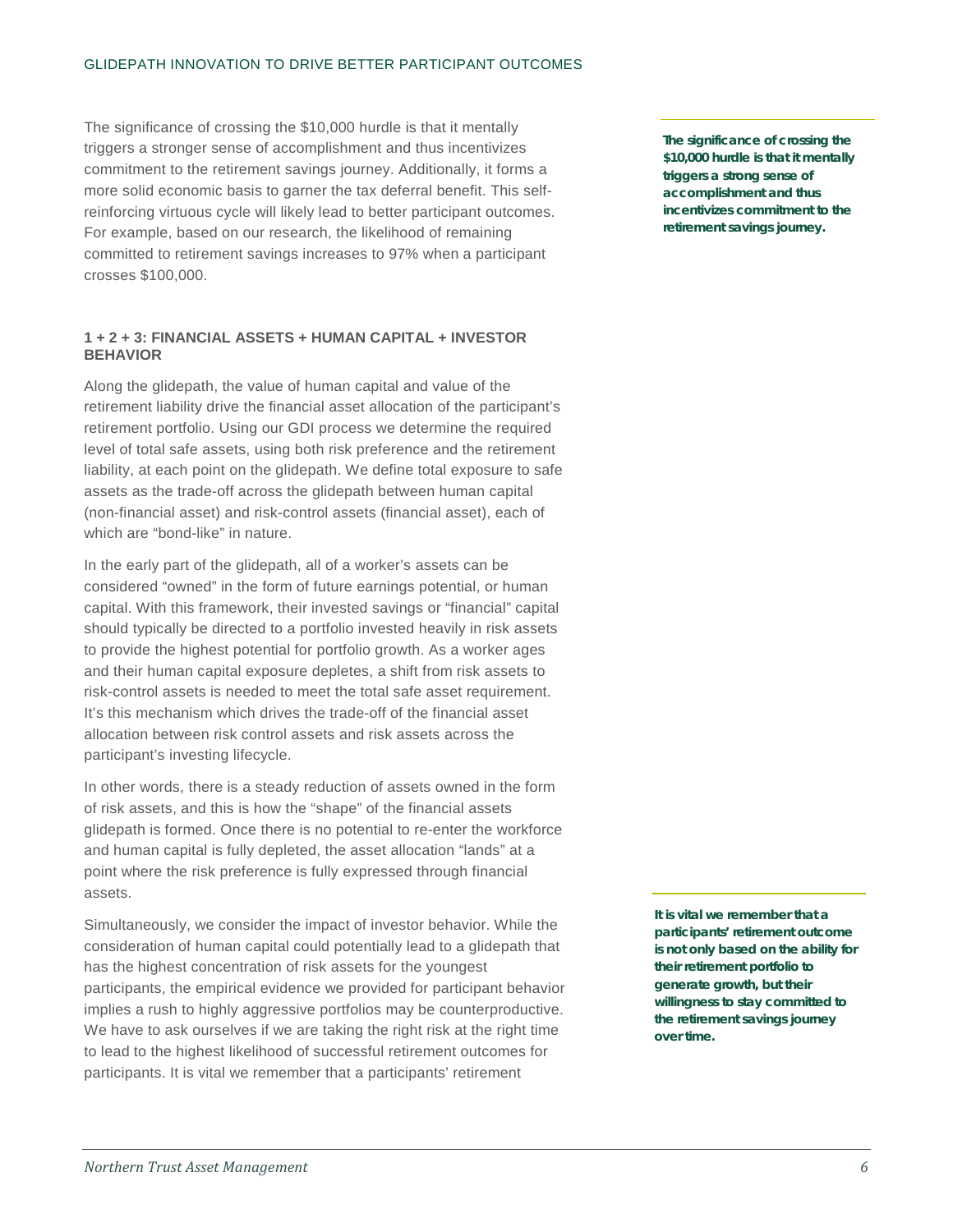outcome is not only based on the ability for their retirement portfolio to generate growth, but their willingness to stay committed to the retirement savings journey over time.

Consider for a moment times of financial stress. During these times large negative swings in account values could project the \$10,000 hurdle as insurmountable for workers just beginning their retirement savings journey. Additionally, an aggressive glidepath increases the range of expected outcomes, increasing the uncertainty with which participants may be able to reach a comfortable retirement savings balance.

A more conservative asset allocation at the front end of the glidepath, on the other hand, provides a smoother path towards the \$10,000 hurdle, helping participants stay calm and remain committed to their journey. We assess, however, the "cost" of a more conservative glidepath on retirement outcomes. Our research shows that the notional cost of a more conservative glidepath for younger participants is minor. It does not mean much sacrifice of growth or missed opportunity because salaries, and therefore contributions, and account balances are typically at the lowest levels in a personal savings journey at this point of time. This in turn minimizes the positive, compounding impact of retirement savings growth during these years as compared with the forthcoming contributions and balances in later years.

When this evidence is considered in conjunction with financial assets and human capital, the result is a slightly lower risk asset exposure at the beginning of the glidepath. Risk asset exposure increases over time as the individuals nears and crosses over the \$10,000 hurdle, providing enough growth to generate strong retirement outcomes while addressing potentially harmful investors behavioral biases. Ultimately, the glidepath construction process leads to a portfolio built to provide participants the risk exposure they need to achieve strong retirement outcomes at the point in time that risk exposure has the greatest positive impact on their retirement savings journey.

## **RETIREMENT INCOME FRAMEWORK**

Throughout this paper we have mentioned our incorporation of retirement liabilities as part of our GDI glidepath construction process. As such, it is important to understand how we develop the aforementioned retirement liability. In order to determine the appropriate retirement liability we ask two clarifying questions:

- What is the appropriate discount rate?
- What level of retirement income should they aim for?

**The glidepath construction process leads to a portfolio built to provide participants the risk exposure they need to achieve strong retirement outcomes at the point in time that risk exposure has the greatest positive impact on their retirement savings journey.**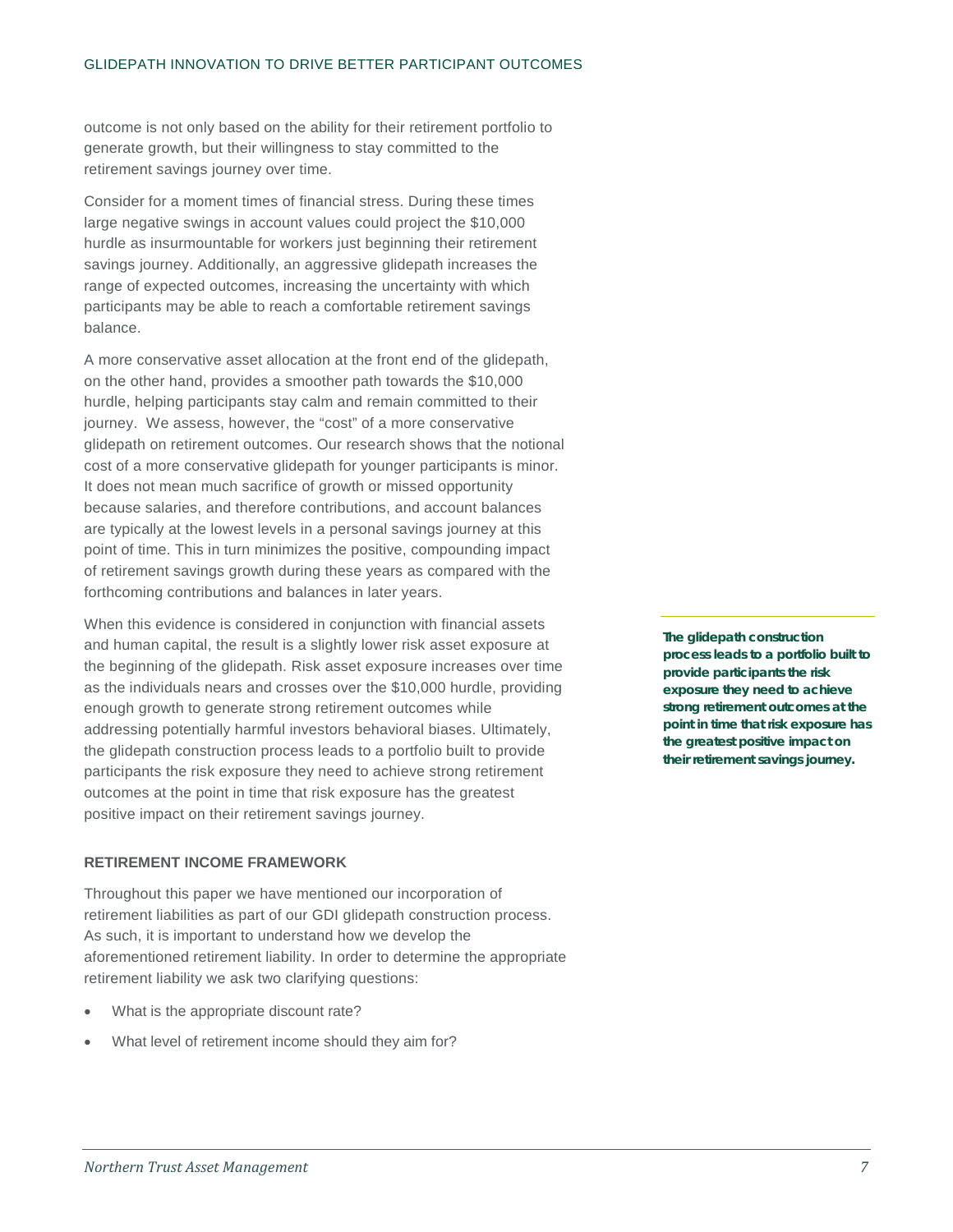The appropriate discount rate is determined through our asset class return forecasting process. Our asset class return forecasts influence the discount rates and ensure the asset allocation provides a predicted value of the portfolio at the time of retirement that is sufficient to fund the liability, or income needed during retirement.

Determining the level of retirement income is a process that requires an understanding of a participant's discretionary income needs during their working years and into retirement. Most target date glidepath designs focus on growth of participant assets in the accumulation phase. They largely defer the question regarding what is a meaningful retirement – consumption needs or desired income – to a separate discussion. To address this dichotomy, Northern Trust incorporates participants' anticipated consumption needs into the glidepath construction and calibrates investments in an asset-liability matching fashion.

In order to accomplish this we developed a proprietary framework to estimate required savings and a target replacement rate (retirement income as a percentage of pre-retirement earnings) for workers while maintaining standards of living before and after retirement. To make this benchmark sufficiently close to reality, our framework takes into account salient features of law, regulations, and lifecycle spending habits. Among other specifics, the following institutional components are carefully coded at great length in the framework.

**Taxes**. Our framework incorporates the details of federal income tax (i.e., income brackets, tax rates, deductions, and exemptions) and payroll taxes for Social Security and Medicare. Payroll taxes cease to apply in retirement and income taxes may experience a significant drop upon retirement depending on the income levels.

**Social Security**. Most U.S. workers count on Social Security (SS) as the first pillar of retirement. Benefits vary with the covered workers' lifetime earnings level, birth cohort, and retirement age. Social Security has a progressive benefit formula so that the relatively lower paid workers receive a greater replacement rate from SS. The monthly benefit is higher if a worker delays retirement (up to age 70) because of the actuarial adjustment.

**Lifecycle Expenses**. Our framework captures the hump shape of expenses over one's lifecycle and the noticeable reductions upon retirement, particularly in food, clothes, and transportation spending.

**Health Care Costs**. Insurance premiums and out-of-pocket expenses are based on the most recent data, which to some extent reflect the effect of the Affordable Care Act (ACA). Various subsidies under the ACA are coded in the framework and linked to incomes relative to federal poverty line.

**Determining the level of retirement income is a process that requires an understanding of a participant's discretionary income needs during their working years and into retirement.**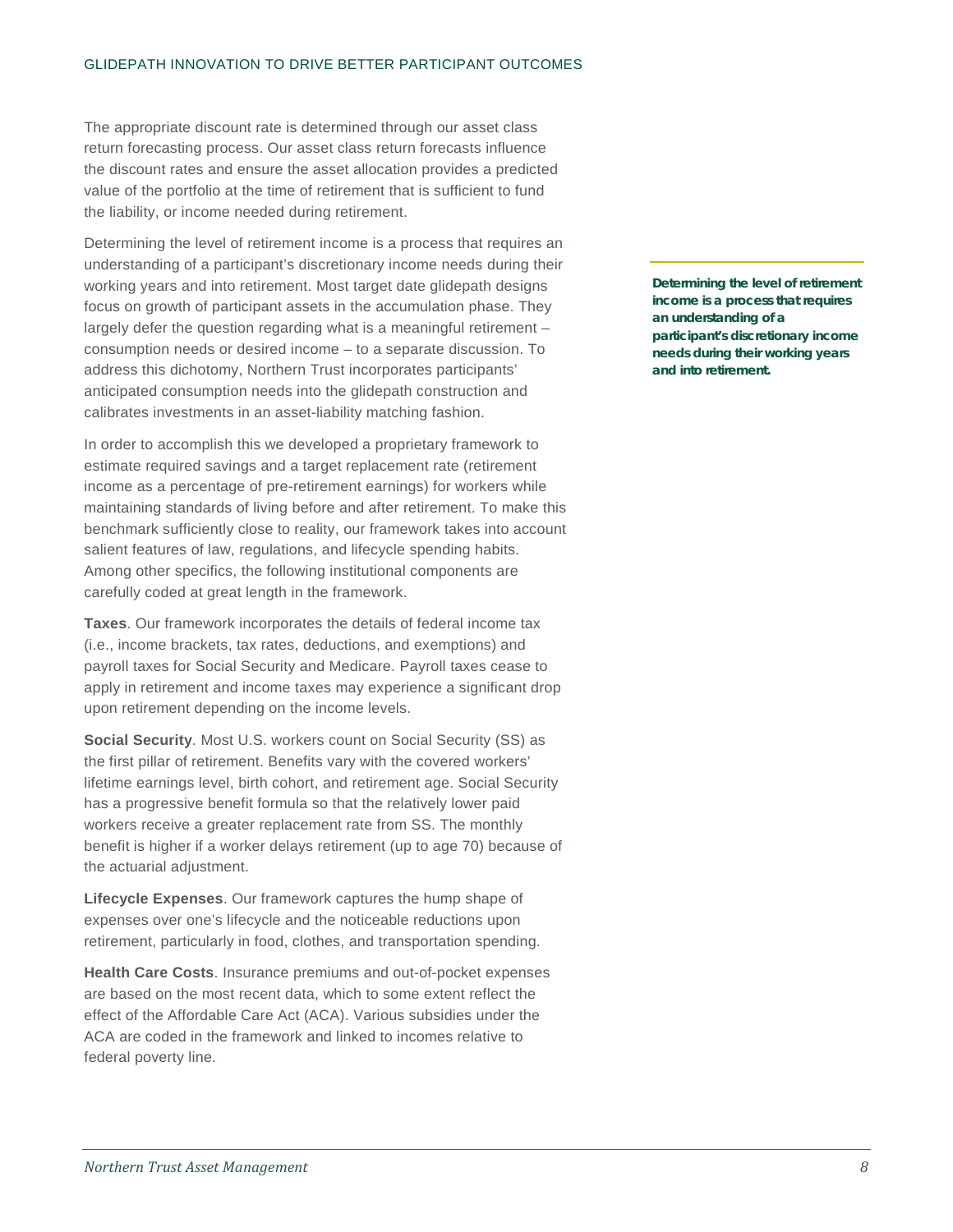## GLIDEPATH INNOVATION TO DRIVE BETTER PARTICIPANT OUTCOMES

The above tax obligations are mainly mandatory and most of the lifecycle expenses are largely for subsistence. Thus, the equilibrium criterion in the framework for maintaining the same lifestyle is defined by the discretionary consumption, which is financed by the remainder of income after workers have paid for those indispensables and carved out retirement savings.

Our framework can further accommodate specific situations for sponsors and participants, such as retirement plan provisions, worker earnings and demographics, and expected investment returns. It computes required savings rate and target replacement rate.

To illustrate this framework, Exhibit 3 shows the retirement planning guidelines for a representative worker with assumptions listed in the notes below.

# **Exhibit 3 - Illustrative Savings and Replacement Rates**

|                                                 |                  | Replacement rate (% of final pay) |      |       |  |  |  |  |
|-------------------------------------------------|------------------|-----------------------------------|------|-------|--|--|--|--|
| <b>Retirement age</b>                           | Savings rate (%) | <b>SS</b>                         | DC.  | Total |  |  |  |  |
| <b>Baseline scenarios</b>                       |                  |                                   |      |       |  |  |  |  |
| 62                                              | 11.6             | 32.3                              | 41.4 | 73.6  |  |  |  |  |
| 65                                              | 8.5              | 36.9                              | 40.3 | 77.2  |  |  |  |  |
| 67                                              | 7.1              | 40.6                              | 39.6 | 80.1  |  |  |  |  |
| Alternative scenarios, relative to the baseline |                  |                                   |      |       |  |  |  |  |
| Employer 50% match, up to 6% of pay             |                  |                                   |      |       |  |  |  |  |
| 67                                              | 7.4              | 40.6                              | 41.5 | 82.1  |  |  |  |  |
| Lower expected return 5.5%                      |                  |                                   |      |       |  |  |  |  |
| 67                                              | 8.6              | 40.6                              | 38.2 | 78.8  |  |  |  |  |
| Initial earnings \$75,000                       |                  |                                   |      |       |  |  |  |  |
| 67                                              | 7.9              | 33.4                              | 43.9 | 77.3  |  |  |  |  |

Notes: # Combined employer and employee contributions. Baseline assumptions: CPI inflation 2.5%, National Average Wage Index (NAWI) growth = CPI+1%; Single worker, \$45,000 initial earnings at age 25, annual pay raise = NAWI growth until age 55, then CPI+0.25% until retirement; Constant 6.5% nominal asset return for simplicity; Annuity pricing: 5% interest rate, 10% load, annuitant RP-2014 life table, indexed to inflation; Health care cost inflation: CPI+1.5%. Source: Northern Trust Asset Management.

A few observations are worth highlighting. If the worker planned to work until age 67, the normal retirement age for Social Security, she would get full SS benefits and be able to reach a higher replacement rate than otherwise. The longer career gives her the potential to garner investment returns over time. Conversely, if she planned to retire earlier, she would have to save noticeably more; and her target replacement rate would be lower because:

- SS benefits would be reduced by the actuarial formula
- Wealth would be spread over a few more years in retirement
- She would have a shorter time period to save and accumulate assets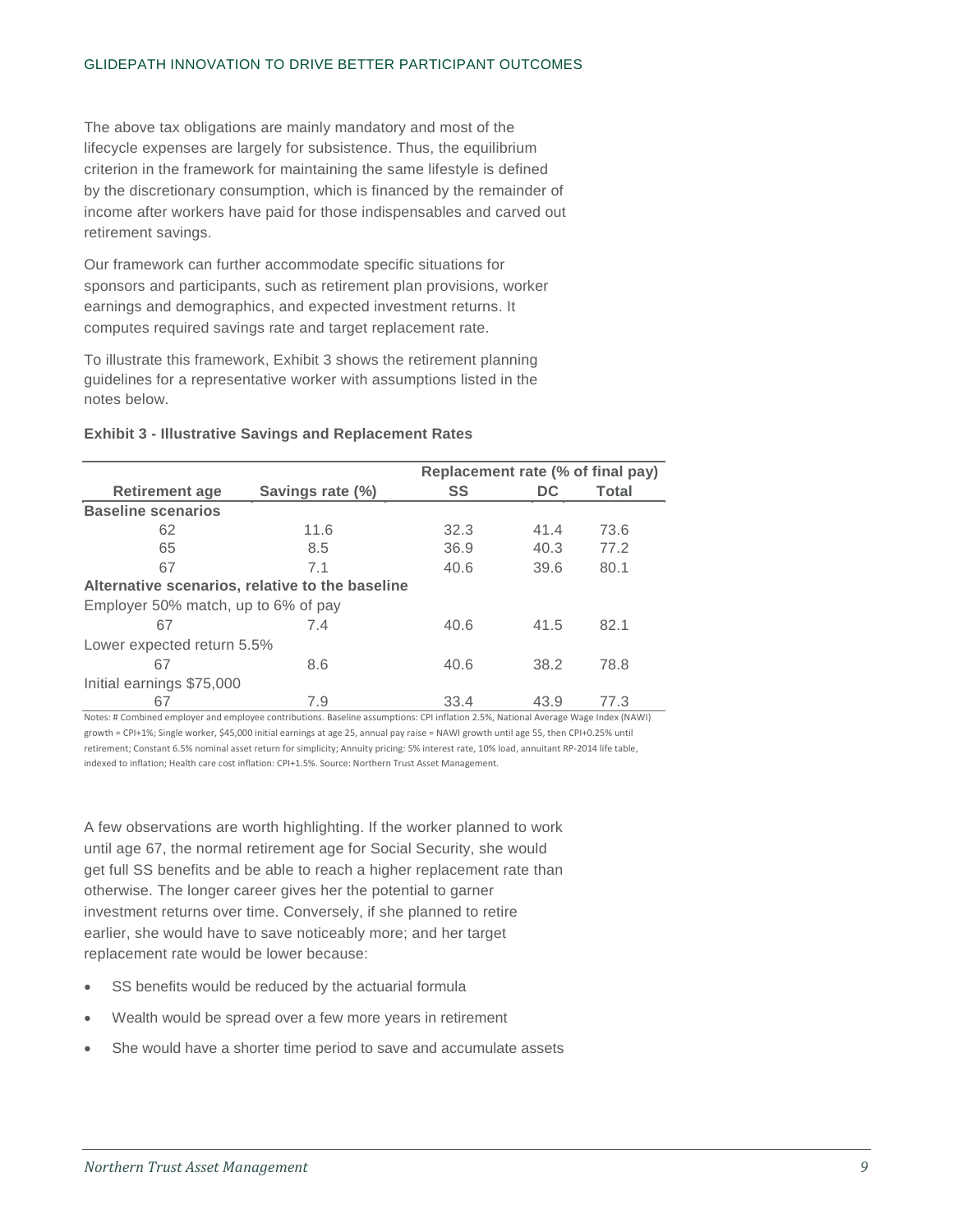If the plan sponsor provided matching contributions, that would help share the worker's duty to save and at the same time boost the worker's aspiration (a higher replacement rate). If a lower investment return were assumed, thus less power of return compounding, the worker would have to save more and lower her income expectation. If the worker were better paid, she would face a greater personal responsibility for retirement finance, given that her SS benefits would replace a smaller portion of pre-retirement earnings.

Our proprietary retirement income framework provides us with robust data we explicitly incorporate into our target date glidepath. It serves as a differentiator from the market as participants' replacement rates are no longer defined as an industry rule of thumb, rather they are developed based on the goal of helping participants maintain their standard of living to and through retirement. This framework, which forms the bases for using participant demographics to truly customize desired outcomes, offers confidence for plan sponsors that we have constructed our target date funds to work for participants.

# **Target Date Funds Oversight: Investment Management Process**

Overseeing this activity is Northern Trust's Investment Policy Committee (IPC), where the CMAs and Strategic Asset Allocation frameworks are set. These components flow down to the Investment Model Oversight Committee (IMOC), which has responsibility for monitoring and managing all multi-asset class strategies at Northern Trust, most specifically, our Focus Funds glidepath. The IMOC is comprised of senior investment professions, such as our chief investment officer, chief administrative officer, senior investment strategists, the global head of retirement solutions and the head of investment strategy for retirement solutions, among others. The IMOC is responsible for managing the glidepath in four distinct areas: Monitoring, Evaluation, Validation and Communication.

The monitoring phase of managing the glidepath is ongoing, analyzing the quarterly performance of the Focus Funds and the underlying components in order to review adherence to tracking error guidelines. The Evaluation phase is where the IMOC spends most of its time on an annual basis, taking input from the annual CMA process. The CMA process refreshes Northern Trust's view on our market outlook, from a quantitative, qualitative and thematic viewpoint. This information gets distilled down into the strategic asset allocation of the glidepath, where enhancements may or may not be made on an annual basis, always taking into consideration the long term nature of a participant who must save and invest over a 40+ year working and retirement timeframe. Once any glidepath changes have been introduced, we verify the impact these changes may have on participant outcomes through our third phase, validation. We use a Monte Carlo simulation, running over 10,000 scenarios, to determine a range of potential accumulated retirement account balances as a result of investing in the Focus Funds. This helps us in determining the probability that the asset allocation set forth in the Focus Funds will potentially be sufficient to help participants replace required amounts of pre-retirement income in retirement. Finally, our process would not be complete without communicating effectively to our plan sponsor and consultant clients so that they may be prepared for any necessary participant communication.

# **NORTHERN TRUST GLIDEPATH**

Exhibit 4 reveals the target date fund glidepath built with our GDI process. It begins with the foundation of our asset allocation philosophy, emphasizes the importance of financial asset diversification, and incorporates the interplay of human capital, investor behavior and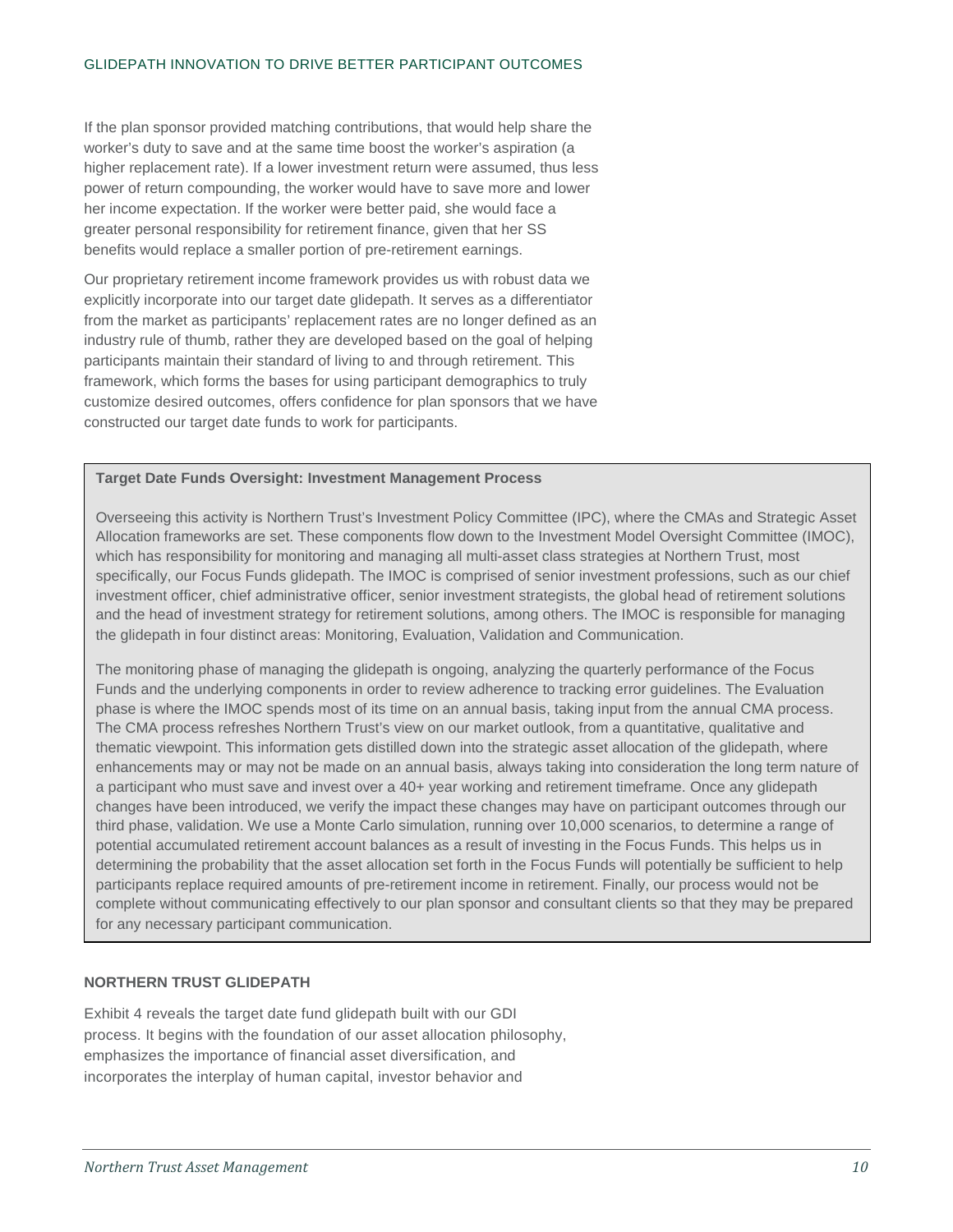retirement income targets in its construction. In summary, the shape of the glidepath is differentiated and non-linear, driven by these elements and in particular, lifecycle theory.

Lifecycle theory posits that human capital starts high, declines with age, and is generally bond-like. This supports the use of risk assets (e.g., equities) in pursuit of growth over the long term and calls for a shift to risk control assets that provide downside protection when human capital is diminishing. The theory forms the backbone for investing dynamic glidepath.

The depletion of human capital is nonlinear, which mandates a nonlinear shape of the glidepath. One could aggressively seek growth at the onset of career, but the gain is likely immaterial given the typically low account balance. The perceived high risk, however, could stir sensitivity among younger participants, triggering drop-out if their account value sank significantly. Maximizing asset accumulation around mid-career is likely a smart strategy. Labor earnings and contributions serve as cushions for potential loss, and there is still time for the market to recover. Seeking growth towards the end of a career is risky, whereas the expected gain could be substantial but the cushion of labor earnings ceases to apply, unless the worker has capacity and flexibility to rearrange retirement.



# **Exhibit 4: Target Date Glidepath**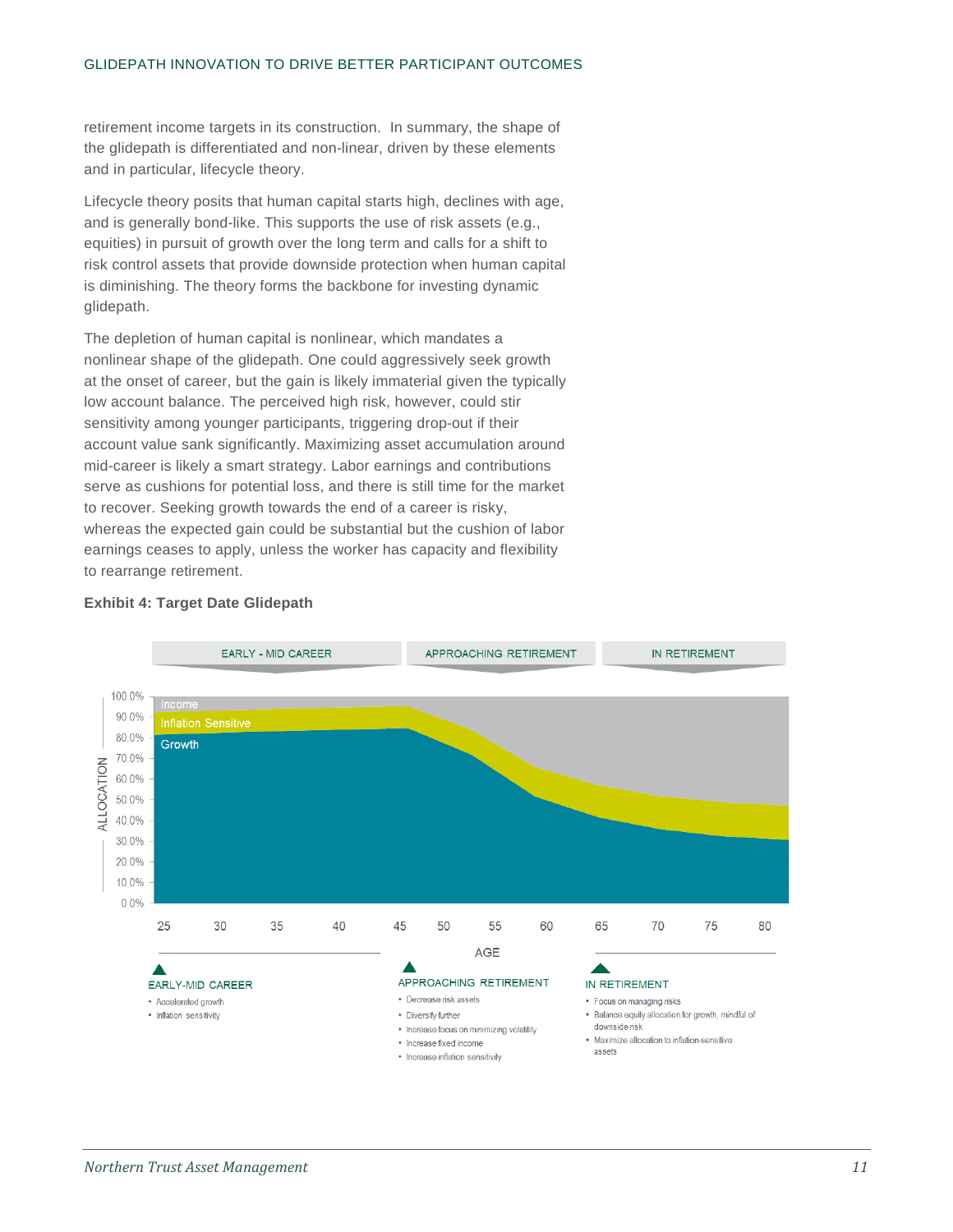## **SIMULATION TESTING**

Our goal is to provide strong retirement outcomes to plan participants. With that in mind, we examine a representative participant and their likelihood or probability of retirement success. Using base-case participant assumptions, we have run simulations of investing with the Northern Trust Focus Funds, which considers our asset allocation and capital markets assumptions, under different market conditions. This provides us with a distribution of potential retirement outcomes. From that distribution of balances at retirement age, we can observe median balances, worst-case outcomes, and probabilities of success.

The probability of success outcomes leverage our proprietary Income Replacement Framework to understand what income level a participant would need during retirement to maintain living standards, and subsequently determine the amount needed at retirement to produce that required income. Our base-case participant earns a starting salary of \$45k and nominal salary is increased by 3.5% annually (1% real pay raise, given an assumed 2.5% inflation rate) until the age of 55 and 2.75% in subsequent years (0.25% real pay raise). The participant is assumed to be auto-enrolled into the plan with a starting contribution rate of 3%, with auto-escalation of 1% annually, until 10%. Additionally, we assume an employer match of 50% on the employee's first 6% on contribution, which provides a 3% maximum employer match. The employer match is also taken into account within the Income Replacement Framework, which is critical to the analysis as an employer match results in greater income available for the employees' lifestyle expenses.

| <b>Base Case Participant:</b>           |                                    |
|-----------------------------------------|------------------------------------|
| <b>Starting Salary</b>                  | \$45,000                           |
| <b>Salary increase</b>                  | 3.5% to age 55, 2.75% beyond       |
| Auto-enrolled                           | 3% salary deferral                 |
| <b>Auto-escalation</b>                  | 1% per year up to 10% contribution |
| <b>Company Match</b>                    | 50% on first 6%                    |
| <b>Total Contribution into the plan</b> | 13%                                |

# **Exhibit 5 – Base Case Participant Assumptions**

The case studies presented are intended to illustrate products and services available at Northern Trust. They do not necessarily represent experiences of other clients nor do they indicate future performance. Individual results may vary.

With these assumptions in place, Exhibit 6 and Exhibit 7 provide participant results based on three scenarios using different retirement ages.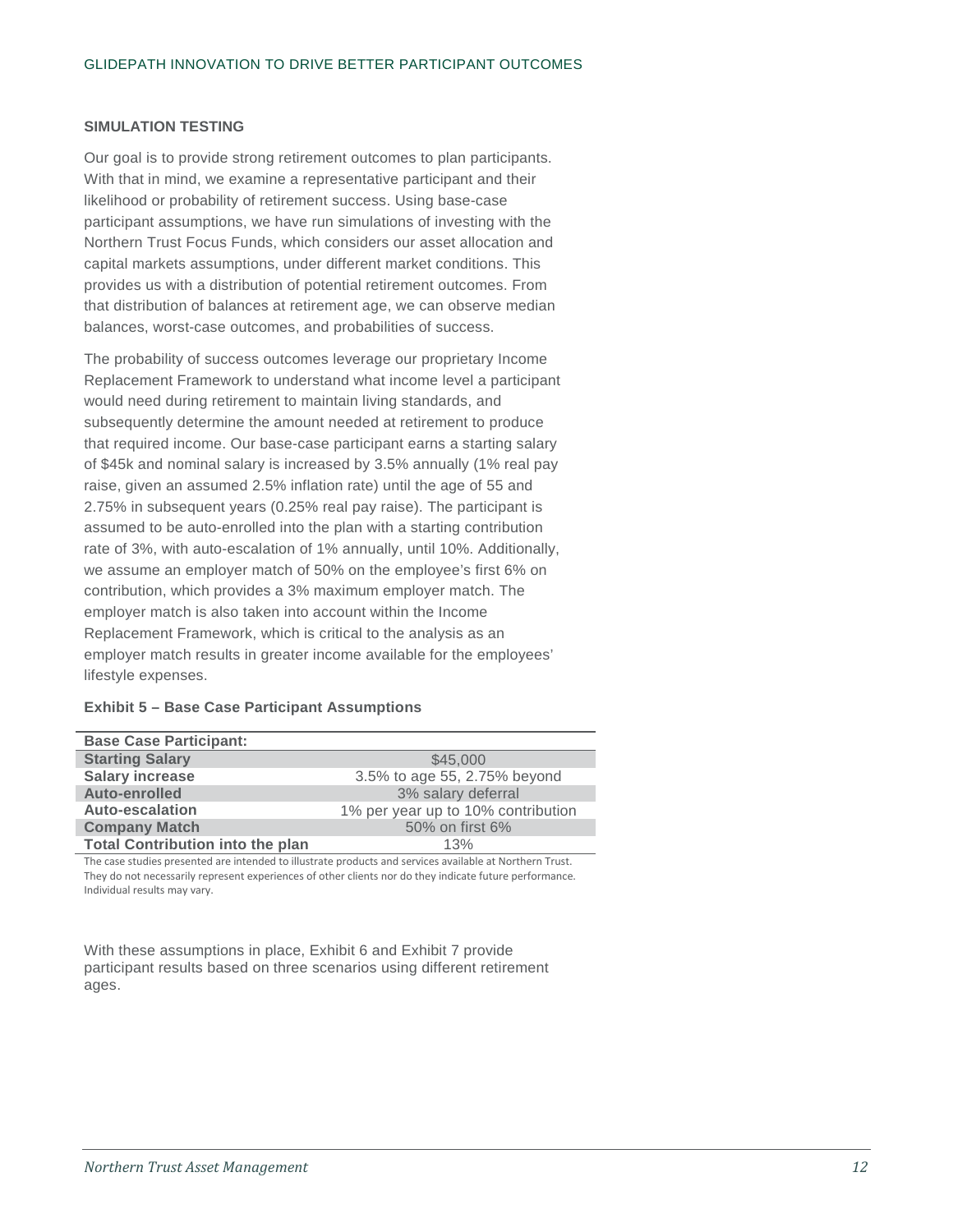|                               | Age 62      | Age 65      | Age 67      |  |  |
|-------------------------------|-------------|-------------|-------------|--|--|
| 95th                          | \$3,529,398 | \$4,482,455 | \$5,216,435 |  |  |
| 75th                          | \$2,007,775 | \$2,519,903 | \$2,925,097 |  |  |
| Median I                      | \$1,382,998 | \$1,738,333 | \$2,001,796 |  |  |
| 25th                          | \$978,545   | \$1,223,463 | \$1,413,218 |  |  |
| 5th                           | \$620,836   | \$780,775   | \$891,764   |  |  |
|                               |             |             |             |  |  |
|                               | Age 62      | Age 65      | Age 67      |  |  |
| Annuity Type                  | Life Only   | Life Only   | Life Only   |  |  |
| Monthly PMT per \$100k        | \$592       | \$629       | \$661       |  |  |
| Nominal Ending Wage           | \$147,556   | \$160,067   | \$168,991   |  |  |
| DC Replacement Rate           | 41.4%       | 40.3%       | 39.6%       |  |  |
| Required Monthly Income       | \$5,091     | \$5,376     | \$5,577     |  |  |
| Annuity Cost                  | \$860,111   | \$854,347   | \$843,754   |  |  |
| <b>Probability of Success</b> | 83%         | 92%         | 97%         |  |  |

## **Exhibit 6: Details of Scenario Testing**





Source: Northern Trust Asset Management. See disclosure below regarding simulated outcomes.

The results of our simulation reveal that participants saving consistently and investing in the Focus Funds potentially have a high probability of success in achieving the income level required to maintain their living standards post-retirement. For participants retiring at 67, the full-benefit social security retirement age, the probability of being able to meet the expected retirement liability is 97%. DC balance is assumed to be converted to an inflation-indexed annuity to gauge the level of sustainable income for life. The age 67 base-case retiree would have a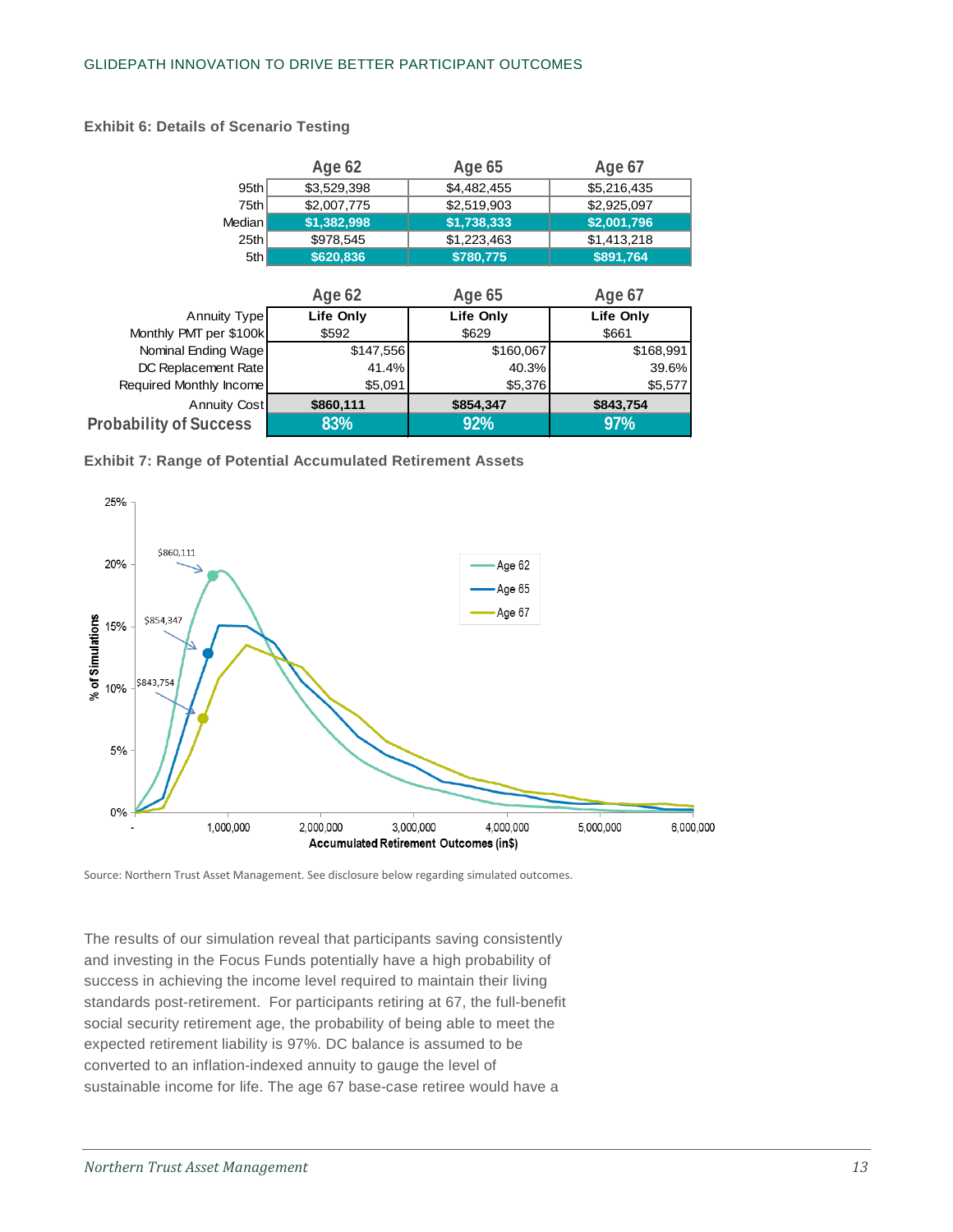nominal ending wage of \$169,000, an income replacement rate of 39.6%, and therefore a post-retirement income liability of \$5,577 on a monthly basis. The results are also strong for those retiring earlier.\*

## **SUMMARY**

In addition to higher participation rates and auto features, innovative glidepath construction is critical to further achieve strong retirement outcomes for defined contribution plan participants. We believe that our process integrates our proprietary asset allocation philosophy but also the importance of other factors not always considered in glidepath design. Our thoughtful, deliberate approach estimates consumption needs for representative workers, factors them into the glidepath construction, and calibrates investments in an asset-liability matching fashion. This is facilitated by the integration of our retirement income framework and goals-based investing approach, which sets a lifelong financial plan with well-defined objectives and great chance of success.

# **APPENDIX:**

#### **Exhibit 8: Glidepath Allocations by Vintage year**

|                                      | <b>TARGET DATE VINTAGE YEAR</b>            | 2060  | 2055                                      | 2050  | 2045  | 2040  | 2035  | 2030  | 2025  | 2020  | 2015                                      | 2010  | Income |
|--------------------------------------|--------------------------------------------|-------|-------------------------------------------|-------|-------|-------|-------|-------|-------|-------|-------------------------------------------|-------|--------|
| <b>GROWTH</b>                        | US Equity - MSCI US IMI                    | 38.1% | 38.2%                                     | 38.7% | 39.0% | 39.4% | 37.2% | 29.8% | 22.3% | 18.4% | 16.1%                                     | 14.9% | 14.3%  |
|                                      | Non US Equity - MSCI ACWI<br>ex-US         | 34.4% | 34.6%                                     | 35.0% | 35.3% | 35.6% | 33.6% | 27.0% | 20.2% | 16.6% | 14.6%                                     | 13.5% | 12.9%  |
|                                      | U.S. High Yield                            | 9.1%  | 9.1%                                      | 9.2%  | 9.3%  | 9.4%  | 8.9%  | 7.1%  | 5.3%  | 4.4%  | 3.8%                                      | 3.5%  | 3.4%   |
|                                      | <b>TOTAL GROWTH</b>                        | 81.6% | 81.9%                                     | 82.8% | 83.7% | 84.4% | 79.7% | 63.9% | 47.7% | 39.3% | 34.5%                                     | 31.9% | 30.6%  |
| <b>INFLATION</b><br><b>SENSITIVE</b> | Global Real Estate                         | 5.4%  | 5.5%                                      | 5.5%  | 5.6%  | 5.6%  | 5.3%  | 4.3%  | 3.2%  | 2.6%  | 2.3%                                      | 2.1%  | 2.0%   |
|                                      | Commodities                                | 3.6%  | 3.6%                                      | 3.7%  | 3.7%  | 3.8%  | 3.5%  | 2.8%  | 2.1%  | 1.7%  | 1.5%                                      | 1.4%  | 1.4%   |
|                                      | US TIPS 1-10 Year                          | 1.9%  | 1.8%                                      | 1.6%  | 1.4%  | 1.2%  | 2.3%  | 5.8%  | 9.4%  | 11.3% | 12.3%                                     | 12.9% | 13.2%  |
|                                      | <b>TOTAL INFLATION</b><br><b>SENSITIVE</b> | 10.9% | 10.9%                                     | 10.8% | 10.7% | 10.6% | 11.1% | 12.9% | 14.7% | 15.6% | 16.2%                                     | 16.5% | 16.6%  |
| <b>INCOME</b>                        | US Aggregate Bond                          | 7.5%  | 7.2%                                      | 6.4%  | 5.6%  | 5.0%  | 9.2%  | 23.2% | 37.6% | 45.0% | 49.4%                                     | 51.6% | 52.8%  |
|                                      | <b>TOTAL INCOME</b>                        | 7.5%  | 7.2%                                      | 6.4%  | 5.6%  | 5.0%  | 9.2%  | 23.2% | 37.6% | 45.0% | 49.4%                                     | 51.6% | 52.8%  |
|                                      | <b>TOTAL</b>                               |       | 100.0% 100.0% 100.0% 100.0% 100.0% 100.0% |       |       |       |       |       |       |       | 100.0% 100.0% 100.0% 100.0% 100.0% 100.0% |       |        |

\*See disclosure below regarding all simulated results.